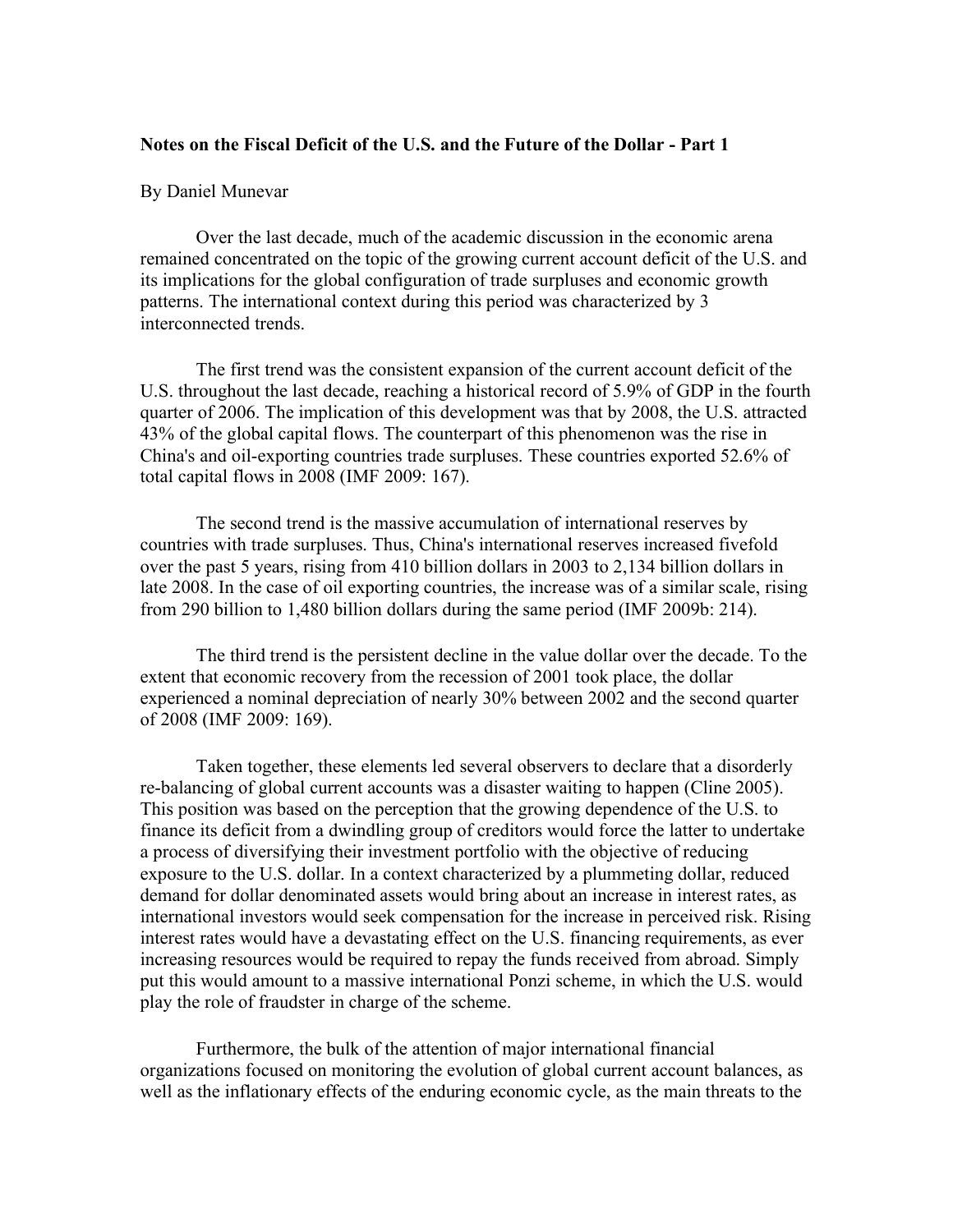global economy in the short run. This left the dangers associated with the massive expansion of financial derivatives in the developed economies as a largely unnoticed and underestimated threat.<sup>1</sup>

As the economic situation in the U.S. turned for the worse in the middle of the crisis, the attention quickly shifted to the freezing of international credit markets, leaving aside the issue of global macroeconomic balances. It is only in the context of the apparent stabilization of financial markets and the first signs of economic recovery that the topic was again included in the discussion agenda, in the recent G20 meeting in Pittsburgh, (Munchau 2009).

However, the current discussion has a slightly different tone. In the period before the financial crisis the focus of concern was the deterioration of the net investment position of the U.S.; at the present time the center of attention is the massive increase in U.S. fiscal deficit and its implications for the fiscal sustainability in the medium and long term as well as for the value of the dollar.

In the current situation the argument runs in the following lines: the massive issuance of treasury bonds of the U.S. required to finance the projected deficit over the next decade would cause a fall in price and hence a rise in their yields, to the extent that international investors perceive that the solvency of the U.S. Treasury is in jeopardy. In turn, rising interest rates would further weaken the precarious fiscal situation creating a vicious circle that eventually would end up with the declaration of insolvency of the U.S. and the end of the supremacy of the dollar in the global economy.

The aim of the present paper is to analyze the validity of this argument. Our claim is that concerns about a fiscal crisis in the U.S. in the medium and long term are largely unfounded. Although the massive increase in the fiscal deficit will take the national public debt of the U.S. to levels not seen since World War II, this occurs in a special context characterized by an overall decline in private consumption investment. As demonstrated by the Japanese experience over the past 2 decades, a significant increase in public debt in this type of context does not necessarily lead to a rise in interest rates or inflation to the extent that government deficit spending prevents recession to turn into an outright depression. More specifically, deficit spending allows the accumulation of surpluses in the private sector that is required to restore the balance sheets of households and corporations in order to provide a solid base for a more balanced path of growth.

The paper is organized as follows. Section 1 analyzes the evolution of the fiscal deficit of the U.S. and the public debt of that country, from a historical perspective. The second section highlights the similarities between the current situation of the U.S. economy and that of the Japanese economy after the collapse of its housing bubble in the

<sup>&</sup>lt;sup>1</sup> Both the IMF and the World Bank underestimated the threat represented by the collapse of the subprime housing bubble as a minor risk up until late 2007. With the exception of the BIS, no other multilateral organization recognized the extent of the threat of financial derivatives to the stability of global financial systems (IMF 2007; World Bank 2007:8; Tett 2009: 152-155)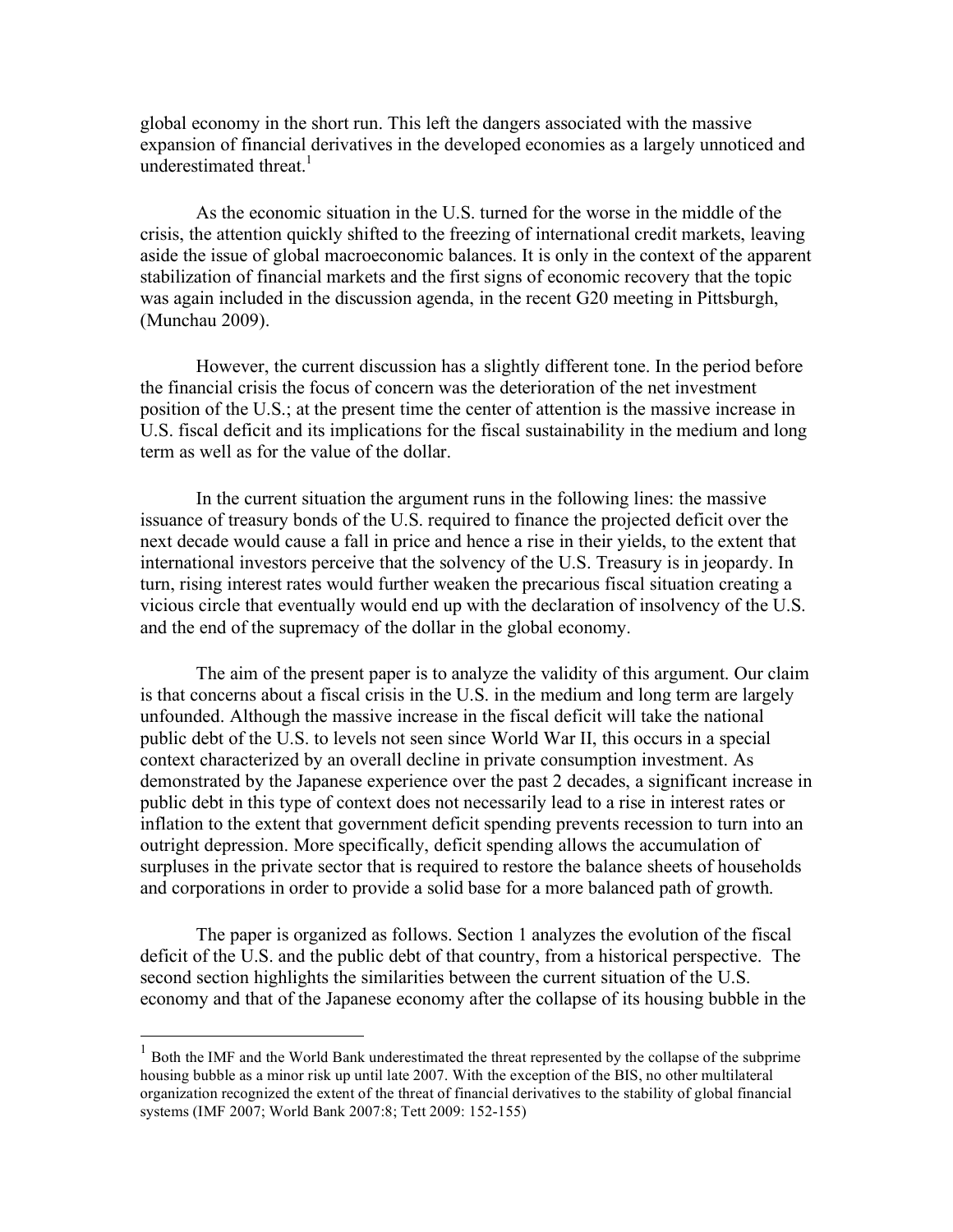late eighties. In the third and last section, we study the structural changes that are taking place in the U.S. economy as a result of the financial crisis and how they alter the financing scheme of the fiscal deficit and therefore the value dollar.

### **The fiscal deficit of the U.S. in Perspective**

According to projections from the Congressional Budget Office (CBO), the U.S. fiscal deficit for 2009 reached 11.2% of GDP, an historic high in the postwar period (CBO 2009: 2). Looking back at history, it is only in the context of the war effort of World War II that the country experienced higher deficits, averaging 22% of GDP between 1941 and 1945.

|                                                               | 2008             | 2009                | 2010               | 2011             | 2012             | 2013             | 2014             | 2015             | 2016             | 2017             | 2018             | 2019             | Total<br>$2010-$<br>2019 |  |
|---------------------------------------------------------------|------------------|---------------------|--------------------|------------------|------------------|------------------|------------------|------------------|------------------|------------------|------------------|------------------|--------------------------|--|
| Revenues                                                      | 2524             | 2100                | 2254               | 2717             | 3010             | 3221             | 3403             | 3577             | 3737             | 3808             | 4081             | 4250             | 34177                    |  |
| Expenditures                                                  | 2983             | 3688                | 3644               | 3638             | 3600             | 3759             | 3961             | 4135             | 4358             | 4534             | 4703             | 4982             | 41314                    |  |
| <b>Fiscal Deficit</b><br>Billions of<br>Dollars<br>$%$ of GDP | $-459$<br>$-3.2$ | $-1,587$<br>$-11.2$ | $-1,381$<br>$-9.6$ | $-921$<br>$-6.1$ | $-590$<br>$-3.7$ | $-538$<br>$-3.2$ | $-558$<br>$-3.2$ | $-558$<br>$-3.1$ | $-620$<br>$-3.3$ | $-626$<br>$-3.2$ | $-622$<br>$-3.1$ | $-722$<br>$-3.4$ | $-7,137$<br>$-4.00\%$    |  |
| Public Debt                                                   |                  |                     |                    |                  |                  |                  |                  |                  |                  |                  |                  |                  |                          |  |
| Billions of<br>Dollars                                        | 5,803            | 7,612               | 8,868              | 9,782            | 10,382           | 10,870           | 11,439           | 11,986           | 12,581           | 13,174           | 13,611           | 14,324           | n.a.                     |  |
| $%$ of GDP                                                    | 40.8             | 53.8                | 61.4               | 65.2             | 65.9             | 65.5             | 66.0             | 66.5             | 67.1             | 67.5             | 67.0             | 67.8             | n.a.                     |  |
| $\sim$                                                        |                  | CDQ(000)            |                    |                  |                  |                  |                  |                  |                  |                  |                  |                  |                          |  |

#### **Table 1 – U.S Fiscal Deficit and Public Debt 2008 - 2019**

Source: CBO (2009)

Table 1 shows the official projections for the fiscal deficit and public debt of the U.S. over the next decade. Three elements can be highlighted in the table. The first is the significant increase of the fiscal deficit between 2008 and 2009, as it grew from 459 billion dollars to 1587 billion. This phenomenon is explained, on the one hand, by a 17 percent fall in revenues (the largest drop recorded since 1932). The reduction in the revenues, of nearly 400 billion dollars, came as a result of lower tax collection due to the collapse of economic activity. On the other hand, expenditures expanded a staggering 24 percent (the largest increase since 1952).

For the most part the programs associated with the rescue packages implemented during the financial crisis in 2008 explain the 700 billion dollars increase in expenditures during the 2009 fiscal year. Taken together, the nationalization of Fannie Mae and Freddie Mac, and the TARP (Troubled Asset Relief Program) represented an outlay of 424 billion dollars (CBO 2009: 8). The stimulus program ARRA (American Recovery and Reinvestment Act) represented a further expansion of expenditures accounting for another 130 billion dollars. In the meantime, unemployment benefits rose by 73 billion dollars, as the ranks of the unemployed have swelled affecting 10% of the working force (CBO 2009: 9). While the increase in resources allocated to protect lay off workers is undoubtedly good news, it is noteworthy that those resources represent only about 10%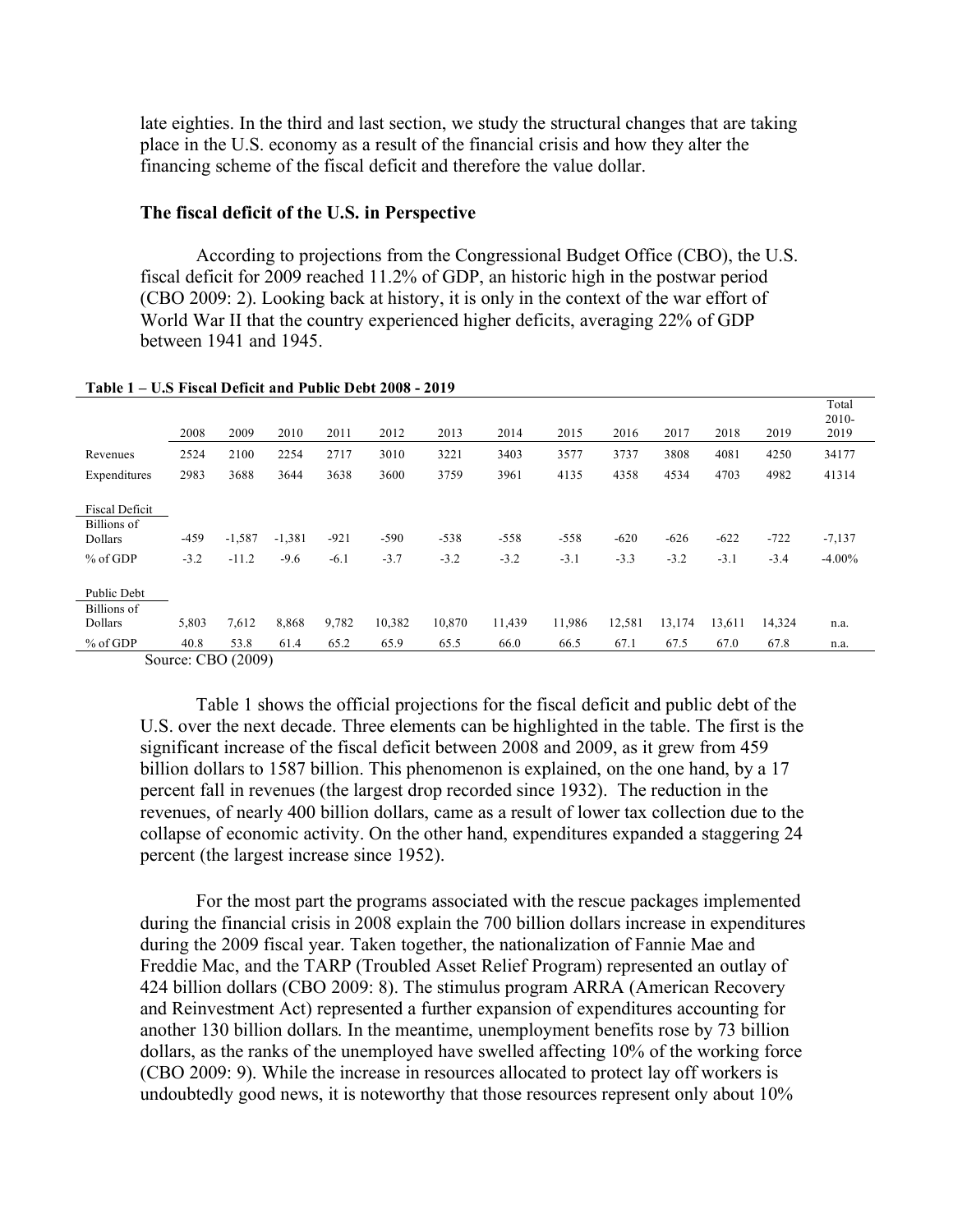of the total increase in expenditures and 15% of the rescue packages for the financial system and the stimulus program.

The second element to highlight from Table 1, is the progressive reduction of the fiscal deficit over the next decade. The significant reduction in the deficit starting in 2011 is related to the expiration of the tax cuts implemented by the Bush Administration between 2001 and 2003. It is expected that taxes on individuals, that currently represent 6.5% of GDP, will gradually increase to up to 10.8% in 2019. This will represent a key element of the policies to reduce the fiscal deficit (CBO 2009: 14).

Finally, the third element is the steady growth of public debt, resulting from projected fiscal deficits over the next decade. According to CBO projections, it is expected that the government debt held by the public will increase from 5.8 billion dollars in 2008 to 14.3 billion in 2019. As a result, U.S. public debt will represent 67.8% of GDP by the end of the decade.





Source: Department of the Treasury, CBO (2009)

At first glance these levels of indebtedness would appear to be unbearably high. Nevertheless, to place the CBO projections in an adequate context requires a historical perspective of the evolution of the U.S. public debt. As shown in Figure 1, the projected increase in public debt over the next decade is an unprecedented event in the postwar period both in terms of the pace of debt accumulation as well as in the amounts of

 $2$  Data for the 1939-2007 period was obtained from the U.S Department of Treasury. Data for the 2008 – 2019 period was obtained from the CBO official projections.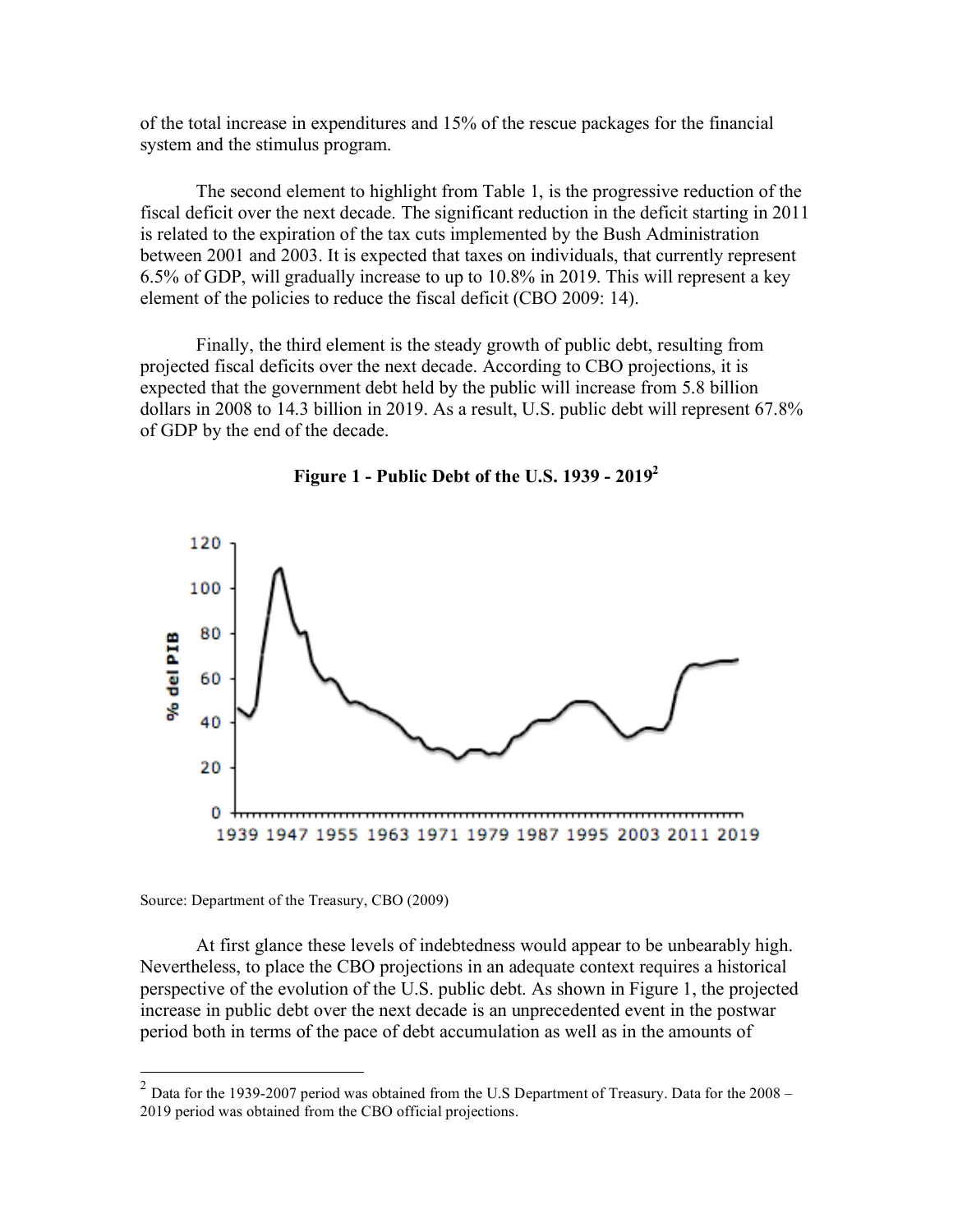resources involved. Yet, the levels of indebtedness that are expected at the end of the following decade are still far from the peak of 108.6% of GDP reached in 1946. Is noteworthy then that this level of debt didn't represent a significant obstacle to the establishment of the political, economic and military hegemony of the U.S. in the West. Two factors help explain this apparent paradox.

First is the fact that while the U.S. gradually reduced the level of public debt as a percentage of GDP over the first 2 decades of war, this was achieved against a backdrop of increased public spending. As a result, debt in the hands of the public actually increased from 219 billion in 1950 to 237 billion in 1960. The key fact is that the U.S. never actually paid his debt. Thanks to a strong period of growth, the debt ratio to GDP was reduced and the fiscal situation significantly improved (Krugman 2009).

The second element was the will of the rest of the world to finance the U.S. over the postwar period. This willingness was based on three factors. The first is the perception among allied countries that the costs of failing to support the American global position outweigh the costs of maintaining that support. Second is the belief that American military power cannot be successfully defies. The third condition is that the financial system of the U.S. remains second to none as safe heaven for the maintenance of liquidity and investment value<sup>3</sup> (Galbraith and Munevar 2009).





Source: Federal Reserve Bank of St. Louis.

<sup>&</sup>lt;sup>3</sup> It is key to note that the conflicts in Iraq and Afghanistan have severely undermined the first two propositions.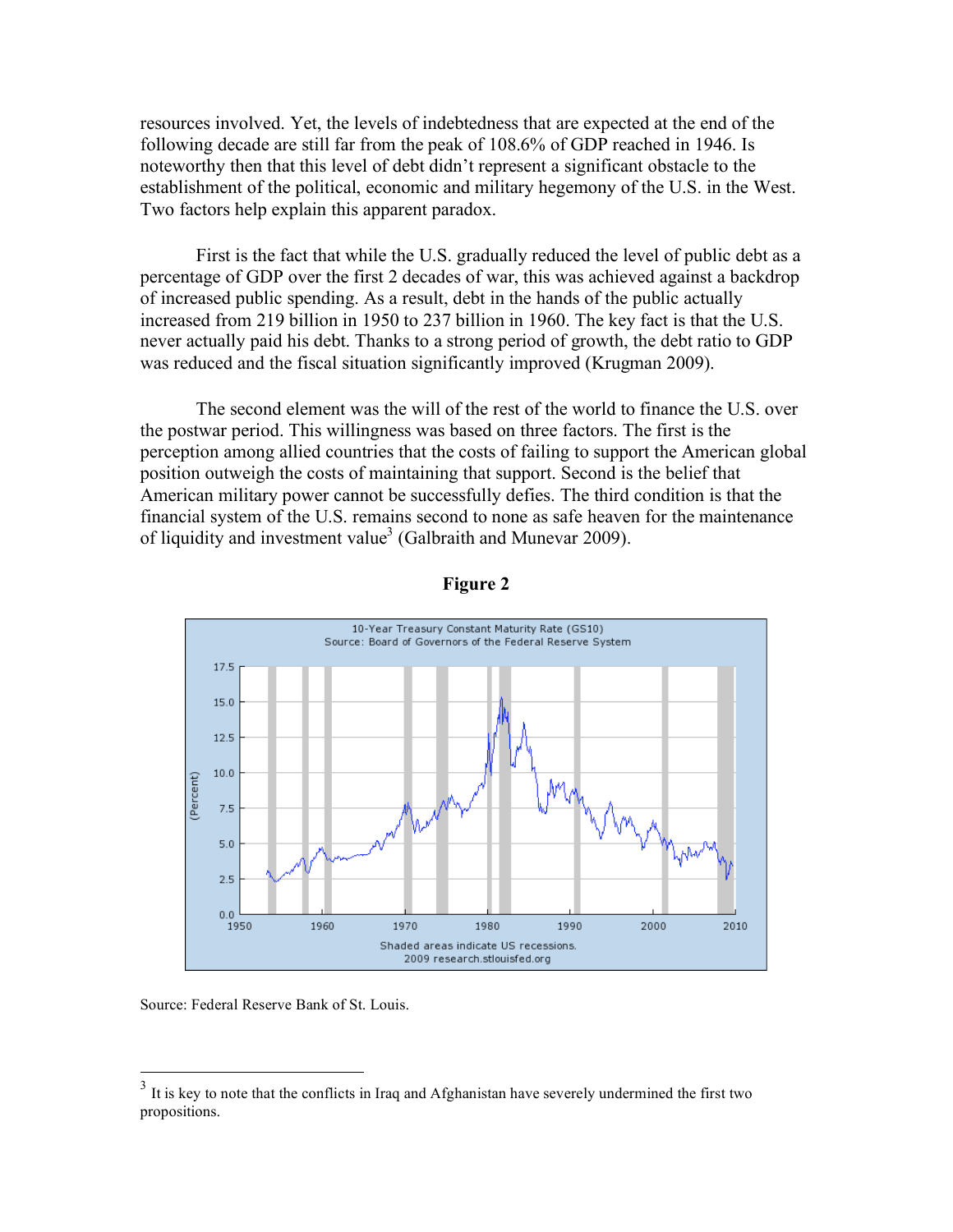This role of sanctuary in times of crisis of Treasury bonds is reflected in Figures 2 and 3. Figure 2 shows the yield of 10 year treasury bonds. This figure highlights that despite all the discussions and comments on the specialized press regarding the dire fiscal prospects of the U.S., today the country issues debt on extremely favorable terms compared to previous decades. As of October of 2009, rates averaged  $3.30\%$ <sup>4</sup>, equivalent to those observed in the late 50s.

Even more interesting is to note the significant drop of the yield in the moments of panic after the fall of Lehman Brothers. In the last third of 2008, the yield on the 3 month Treasury fell 153 points whereas the 10-year bond yield fell 149 points. The volatile behavior of markets during the crisis demonstrates that in the absence of viable alternatives, market participants invariably resort to U.S. Treasuries to protect themselves. This flight to quality is the key element that triggers the significant fall in the yields of treasury bonds.

The other facet of this dynamic is reflected in Chart 3, which shows the dollar exchange rate against the currencies of its major trading partners. The tendency towards depreciation of the U.S dollar during the last global economic cycle is abruptly interrupted to give way to a strong appreciation of 20.9% from the third quarter of 2008 to the first quarter of 2009. This dramatic shift took place to the extent that international investors reduced their risk exposure amid the crisis to return to the perceived safety of assets denominated in U.S. dollars.



### **Figure 3**

Source: Federal Reserve Bank of St. Louis.

<sup>&</sup>lt;sup>4</sup> In the case of short term 3 month T-bills, the rates in October 2009 average 0.05. This is the lowest rate in history. In real terms, this implies negative returns for investors. See: http://research.stlouisfed.org/fred2/series/DGS3MO?cid=115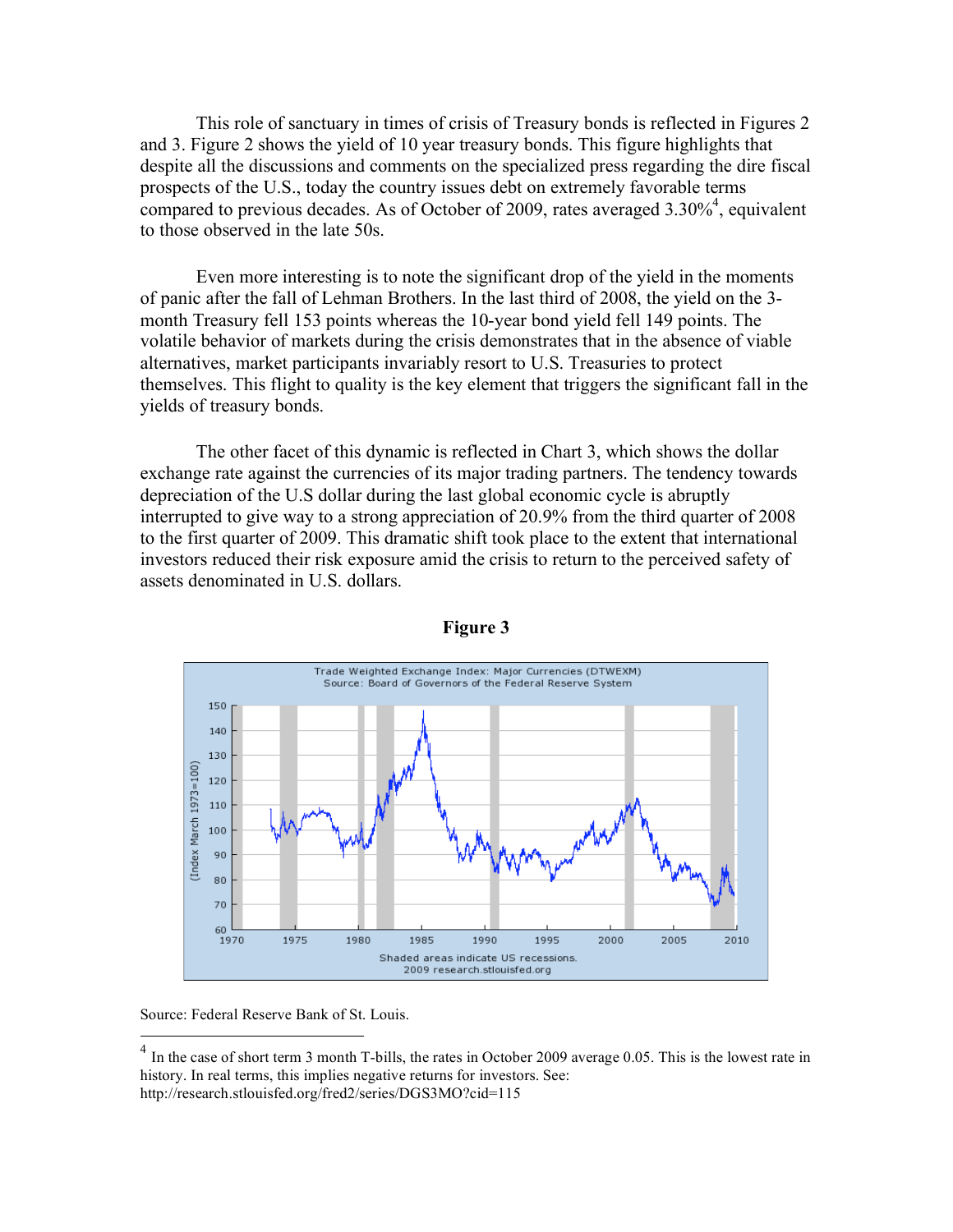A skeptic might point out that as markets have returned to normal, the yield on Treasury bonds has gone up and the dollar has returned to its long-term trend towards depreciation. Even more important, the fact that up until today countries such as Japan and China have been willing to finance the U.S. deficit that does not imply that this will persist in the future.

| Table 2 - Percentage of government bonds held by foreigners |  |  |  |  |  |  |  |
|-------------------------------------------------------------|--|--|--|--|--|--|--|
| $\frac{0}{0}$                                               |  |  |  |  |  |  |  |
| 61.1                                                        |  |  |  |  |  |  |  |
| 6.6                                                         |  |  |  |  |  |  |  |
| 55.3                                                        |  |  |  |  |  |  |  |
| 65.7                                                        |  |  |  |  |  |  |  |
| 54                                                          |  |  |  |  |  |  |  |
| 36.3                                                        |  |  |  |  |  |  |  |
| 14                                                          |  |  |  |  |  |  |  |
|                                                             |  |  |  |  |  |  |  |

Source: HSBC (2009)

Given the high percentage of U.S Treasuries in foreign hands, as shown in Table 2, it seems clear that the goodwill of both private investors and foreign central banks is a key element for the future financing of the U.S. fiscal deficit. More notably, given the high share of U.S. Treasury bonds in the portfolios of major central banks there is little incentive for a further increase in their exposure to U.S. dollar, as officials from China, India, Russia and Brazil have hinted in recent months.

Nevertheless, despite this grim picture there are elements that enable us to envision a scenario in which the expansion of the U.S. fiscal deficit over the next decade wont bring about an increase in interest rates or a massive outbreak of inflacion. To understand this apparent paradox, we need to analyze what happened in Japan in the period after the collapse of the financial bubble of the late '80s. This will be the subject of the second part of this article.

# **References**

CBO 2009, *The Budget and Economic Outlook: An Update,* The Congress of the United Status: Washington DC.

Cline, William 2005, *The United Status as a Debtor Nation,* Peterson Institute for International Economics: Washington DC.

Galbraith, James K. and Munevar, Daniel, 2009, *The Generalized Minsky Moment,* UTIP Working Paper # 56, University of Texas at Austin.

HSBC, 2009, *Second half bull-market for bonds: Long Dated governments to outperform through H2 09,* Global Fixed Income Research Group June 2009.